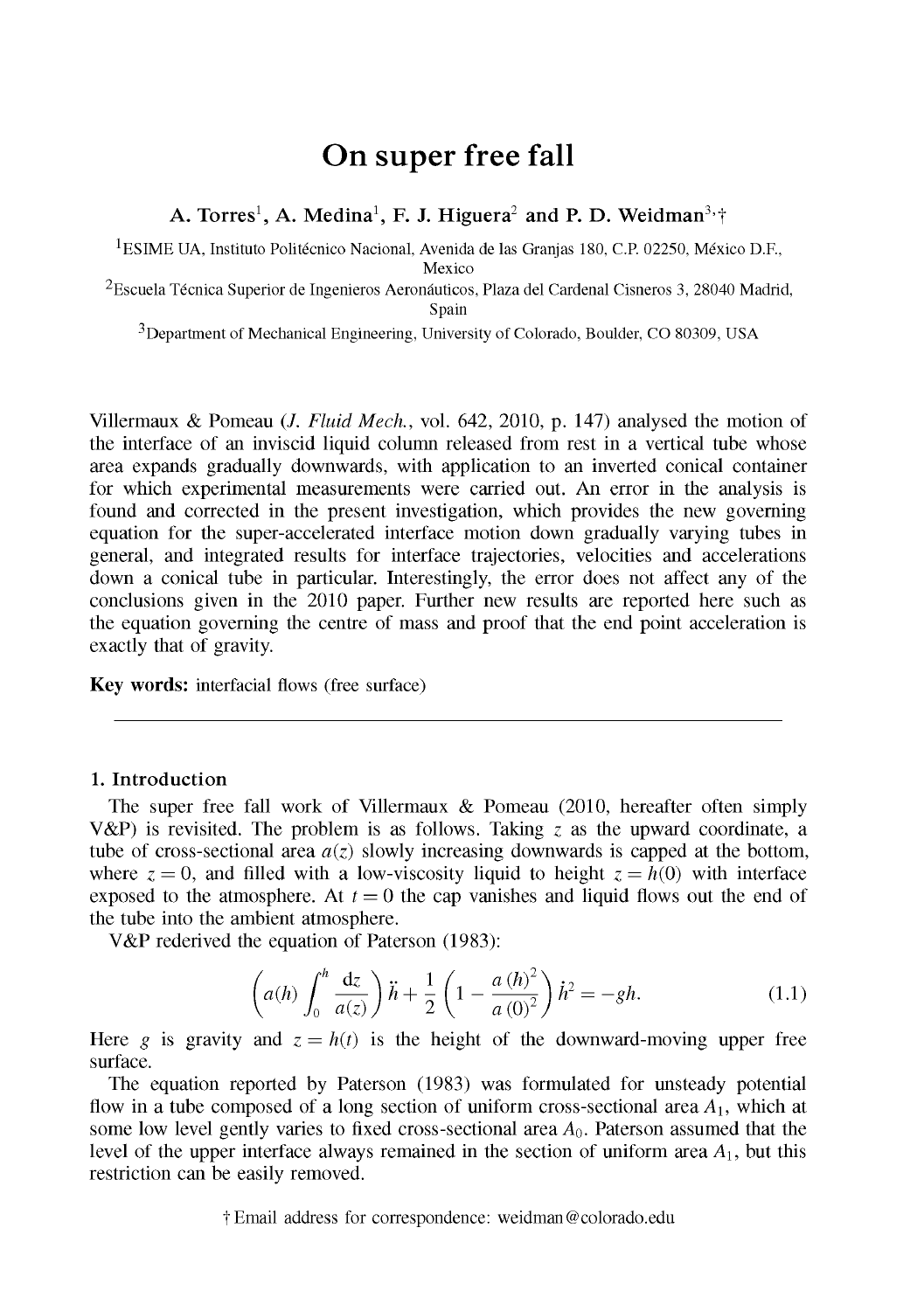The equation for the area-averaged vertical velocity in the tube used by both Paterson (1983) and Villermaux & Pomeau (2010) is  $w(z, t) = a(h)h/a(z)$ , where an overdot represents differentiation with respect to time. The evolution equation for the height of the liquid is obtained by carrying this velocity to the momentum equation for an inviscid liquid,  $\frac{\partial w}{\partial t} + \frac{\partial (w^2)}{2} + \frac{p}{\rho} + \frac{gz}{\partial z} = 0$ , and integrating along the tube from  $z = 0$  to  $z = h$ . The time derivative of *w* required in the momentum equation is

$$
\frac{\partial w}{\partial t} = \frac{a(h)}{a(z)}\ddot{h} + \frac{1}{a(z)}\frac{da(h)}{dh}\dot{h}^2,\tag{1.2}
$$

and the momentum equation integrated along the tube gives the generalized Paterson equation:

$$
\left(a(h)\int_0^h \frac{dz}{a(z)}\right)\ddot{h} + \frac{da(h)}{dh}\int_0^h \frac{dz}{a(z)}\dot{h}^2 + \frac{1}{2}\left(1 - \frac{a(h)^2}{a(0)^2}\right)\dot{h}^2 = -gh.
$$
 (1.3)

The second term on the right-hand side of (1.2), which leads to the middle term on the left-hand side of  $(1.3)$ , was neglected by V&P. This term is necessary to account for the acceleration in variable-area sections of a tube and, for that reason, we denote it as the *variable-area temporal acceleration,* or VAT acceleration for short.

A rough order-of-magnitude estimate shows that the coefficient of  $\dot{h}^2$  in the middle term on the left-hand side of (1.3) is  $\left(\frac{da}{dh}\right) \int_0^h dz/a = O[(\Delta a/h_c)(h_c/a_c)] =$  $O(\Delta a/a_c)$ , where  $a_c$  and  $\Delta a$  are characteristic values of the cross-sectional area of the tube and of its variation along the tube, say from the bottom to the initial height of the interface, and  $h<sub>c</sub>$  is a characteristic value of that interface height. Therefore, the second and third terms on the left-hand side of (1.3) are both of the same order when the variation of *a* in the region of the tube containing the liquid interface is of the order of *a* itself.

Equation (1.3) takes a simple form when the tube is a vertical cone of height *L* with a small opening angle,  $\alpha \ll 1$ . In this case  $a(z) = \pi \alpha^2 (L - z)^2$ , giving  $\int_0^h dz/a = (h/L)(L - h)/a(h)$  and, upon introducing the dimensionless variables

$$
\xi = 1 - \frac{h}{L} \quad \text{and} \quad \tau = \sqrt{\frac{g}{L}}t,\tag{1.4}
$$

the governing initial-value problem

$$
\ddot{\xi} = \frac{1}{\xi} + \frac{1}{2} \left[ 1 + \xi + \xi^2 - \frac{3}{\xi} \right] \dot{\xi}^2, \quad \xi(0) = \xi_0, \quad \dot{\xi}(0) = 0 \tag{1.5}
$$

is obtained. Initial liquid heights  $0 < h(0) < L$  correspond to initial values  $1 > \xi_0 > 0$ .

Using Paterson's 1983 equation (1.1), Villermaux & Pomeau (2010) obtained fundamental results for the motion of a liquid surface descending in an expanding cone. These include determination of the initial acceleration and pressure gradient at the free surface, and demonstration that the acceleration of the centre of mass is initially less than gravity. V&P also presented an analysis of how the superacceleration triggers a Rayleigh instability of the free surface leading to the formation of a nipple and a drop, and the relevance of this to wave breaking. We note at the outset that none of these results are affected by neglect of the VAT acceleration. However, as will be shown in the sequel, the position, velocity and acceleration of the interface change significantly when this acceleration is retained.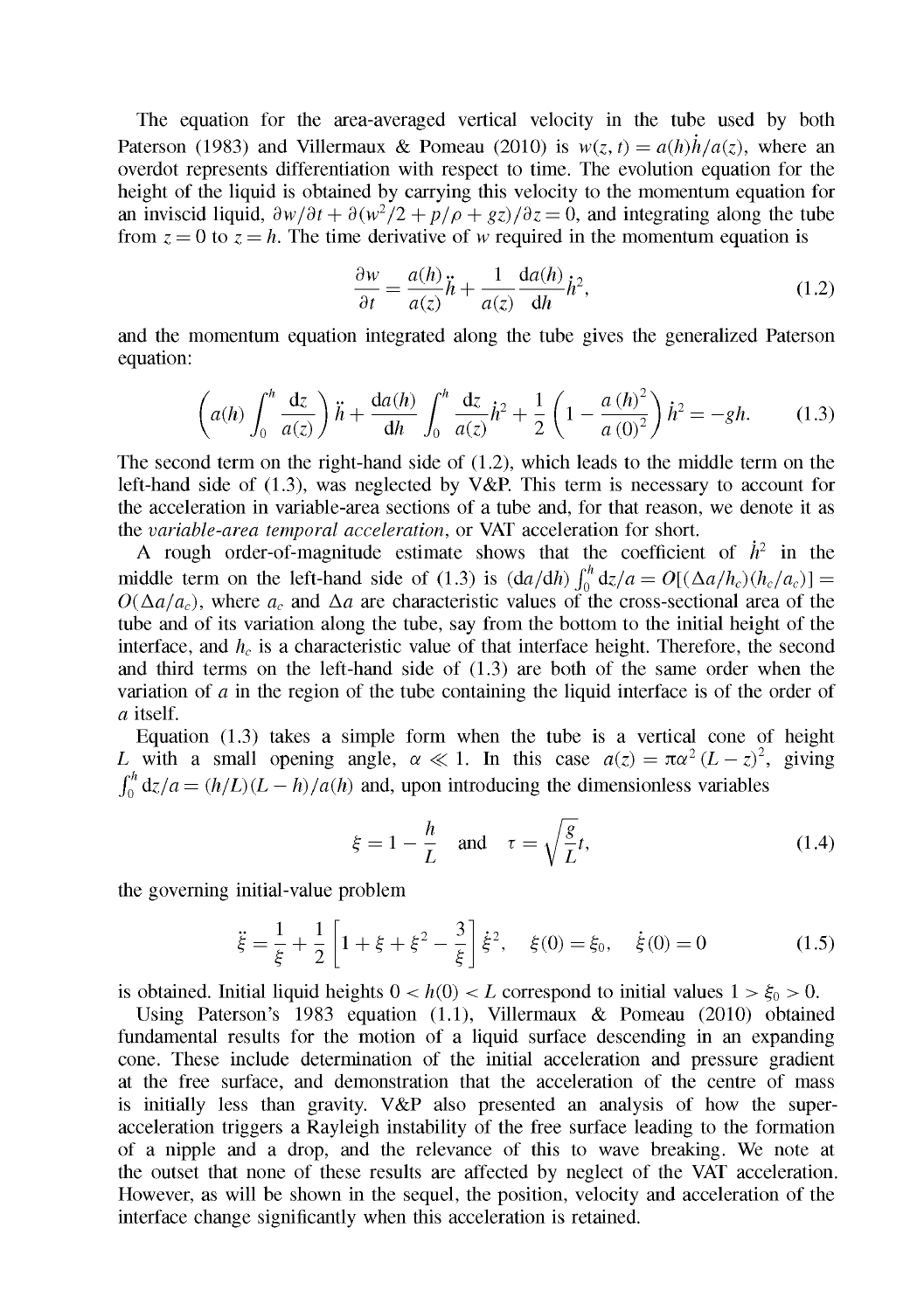Following Villermaux  $\&$  Pomeau (2010), the goal of the present investigation is to determine the motion of the upper free surface in a slender, downward-opening cone. In addition, we derive the equation governing the motion of the centre of the decreasing liquid mass in the tube and prove that the accelerations of the interface and centre of mass both tend to  $-g$  at the terminal moment when all liquid is exhausted from the tube.

We begin in §2 with new analytic results and numerical integrations for the interface position, velocity and acceleration. This section ends with a detailed study of the influence of the VAT acceleration on interface trajectory and acceleration. The results of a laboratory experiment are compared with theory in §3, and a discussion and concluding remarks are given in § 4.

# **2. Analysis and numerical results**

Equation (1.5) for the dimensionless position of the liquid interface  $\xi(\tau)$  is autonomous and thus a reduction of order is ensured. In this manner a linear firstorder equation for  $\dot{\xi}^2$  as a function  $\xi$  is obtained. Solution of this equation with the condition  $\dot{\xi}^2 = 0$  at  $\xi = \xi_0$  gives

$$
\dot{\xi} = \left[2f(\xi)\int_{\xi_0}^{\xi} \frac{d\eta}{\eta f(\eta)}\right]^{1/2}, \quad f(\xi) = \frac{1}{\xi^3} \exp\left(\xi + \frac{\xi^2}{2} + \frac{\xi^3}{3}\right), \tag{2.1}
$$

which can be integrated again to obtain  $\tau = \tau(\xi, \xi_0)$ . However, numerical integration of (1.5) using a fourth-order Runge-Kutta method is more appropriate for our purposes here. Before presenting numerical solutions in § 2.4, further analysis of the super free fall motion will now be given.

# 2.1. Singular behaviour for  $\xi_0 = 0$

The evolution of the free surface displays two distinct stages for small values of  $\xi_0$ . The velocity first increases from 0 to  $(2/3)^{1/2}$  in a short stage  $\tau = O(\xi_0)$  where the acceleration is  $\ddot{\xi} = O(\xi_0^{-1})$ . Equation (2.1) can be simplified in this stage using the approximation  $f(\xi) \approx \xi^{-3}$ , which gives  $\dot{\xi} = (2/3)^{1/2} (1 - \xi_0^3/\xi^3)^{1/2}$  and, upon further integration,

$$
\tau = (3/2)^{1/2} \xi_0 I(\xi/\xi_0), \quad I(\xi/\xi_0) = \int_1^{\xi/\xi_0} \frac{\chi^{3/2} d\chi}{(\chi^3 - 1)^{1/2}}.
$$
 (2.2)

This is followed by a longer stage  $\tau = O(1)$  where the evolution is given by solution of the equation in (1.5) with the modified conditions  $\xi(0) = 0$  and  $\dot{\xi}(0) = (2/3)^{1/2}$ , obtained from asymptotic matching with the first stage in the limit  $\xi_0 \rightarrow 0$ . The terminal time  $\tau_f$  at which  $\xi(\tau_f) = 1$  is  $\tau_f \approx 1.083$  for this singular case.

### 2.2. *Centre-of-mass motion*

The height *hcm* and velocity *wcm* of the centre of mass of the liquid in the tube are given by

$$
Vh_{cm} = \int_{V} z \, d\Omega = \int_{0}^{h} za(z) \, dz, \quad Vw_{cm} = \int_{V} w \, d\Omega = \int_{0}^{h} wa(z) \, dz = a(h)h\dot{h}, \tag{2.3a,b}
$$

where  $V$  is the volume of liquid in the tube. The last equality, obtained from the equation of continuity  $a(z)w(z, t) = a(h)\dot{h}$ , was found by Villermaux & Pomeau (2010).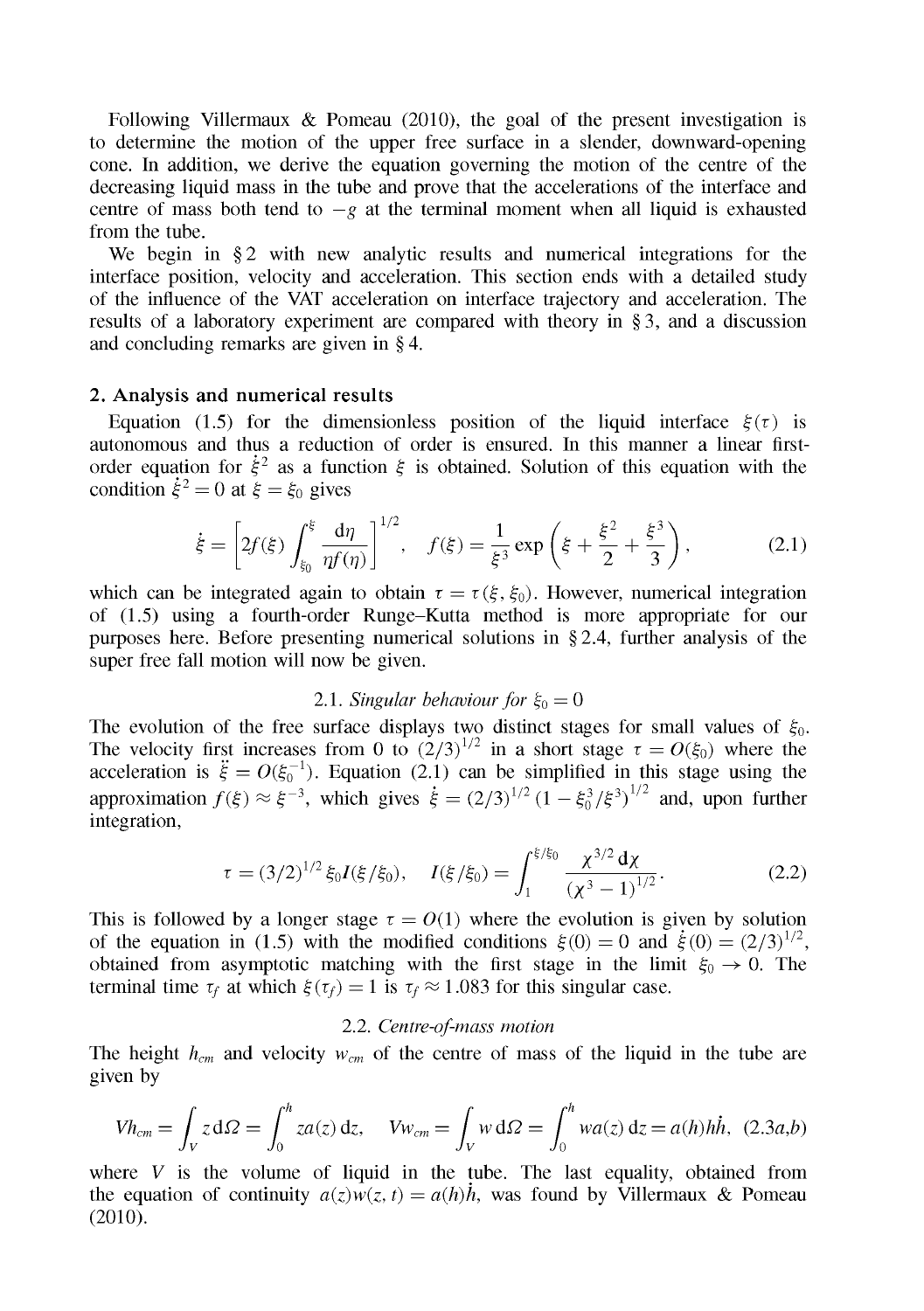The acceleration of the centre of mass is not simply  $dw_{cm}/dt$  because V is not a constant. To compute this acceleration, here denoted as  $a_{cm}$ , we consider the material volume  $V_f$  enclosing the liquid mass *m* that is in the tube at a given instant *t*. This mass is a constant. As time goes on, part of the liquid flows out of the tube, but not out of the material volume  $V_f$ . The velocity of the centre of mass of the liquid in  $V_f$  is given by  $mw_{cm} = \int_{V} \rho w d\Omega$  at time *t*, and since *m* is a constant,

$$
ma_{cm} = \frac{d}{dt} \int_{V_f} \rho w \, d\Omega = \frac{d}{dt} \int_V \rho w \, d\Omega - \int_{\Sigma_b} \rho w^2 \, d\sigma, \tag{2.4}
$$

where  $\Sigma_b$  is the cross-section at the bottom of the tube and the last equality follows from Reynolds' transport theorem. Evaluation of the volume integral on the right-hand side of (2.4) gives  $\rho a(h)hh$  and the surface integral is  $\rho a(0)w(0, t)^2 = \rho a(h)^2 h^2/a(0)$ so that

$$
ma_{cm} = \frac{d}{dt}(\rho a(h)h\dot{h}) - \rho \frac{a(h)^2}{a(0)}\dot{h}^2 = \rho a(h)h\ddot{h} + \rho \left[a(h) + h\frac{da(h)}{dh} - \frac{a(h)^2}{a(0)}\right]\dot{h}^2.
$$
 (2.5)

Using (1.3) to eliminate  $\ddot{h}$  we find

$$
a_{cm} = -\frac{gh^2}{\left(\int_0^h a \, \mathrm{d}z\right) \left(\int_0^h \mathrm{d}z/a\right)} -\frac{1 - a(h)/a(0)}{\int_0^h a \, \mathrm{d}z} \left[\frac{1}{2}\left(1 + \frac{a(h)}{a(0)}\right) \frac{h}{\int_0^h \mathrm{d}z/a} - a(h)\right] h^2. \tag{2.6}
$$

Since initially  $h = 0$ , it is clear that the first term of (2.6) gives the early-time centreof-mass acceleration, in agreement with the result reported as  $(3.17)$  in Villermaux & Pomeau (2010).

#### 2.3. *Terminal acceleration*

A simple analysis gives the interface acceleration at the terminal time  $t_f$ , just when the liquid in the tube is exhausted. This is achieved using the integral form of the vertical momentum equation for the liquid in the tube (see e.g. Batchelor 1967, p. 138)

$$
ma_{cm} = -\int_{\Sigma_W} pn_z \, \mathrm{d}\sigma - \int_V \rho g \, \mathrm{d}\Omega, \tag{2.7}
$$

where  $ma<sub>cm</sub>$  is given by (2.5), p is the pressure of the liquid referred to the atmospheric pressure outside the tube,  $\Sigma_w$  is the surface of the tube wall in contact with the liquid, and  $n_z$  is the vertical component of the unit normal to this surface  $(n_z = \alpha \text{ for a conical tube})$ . The factor in square brackets in (2.5) is of  $O(h^2)$  for small *h*, as can be seen by Taylor-expanding  $a(h)$ . The first term on the right-hand side of (2.7) is the force the tube wall exerts on the liquid. Since the acceleration of the liquid is finite, as must be the pressure gradient inside the liquid,  $dp/dz = O(\rho g) < \infty$ , so that  $p = O(\rho gh)$  and therefore  $-\int_{\Sigma} p n_z d\sigma = O(\rho g n_z a(0)^{1/2} h^2)$ . Finally, the body force for small h is  $-\int_V \rho g d\Omega \approx -\rho g a(0)h$ . Therefore the dominant terms in (2.7) are proportional to h and the  $h \to 0$  balance gives  $\ddot{h}(t_f) = -g$ .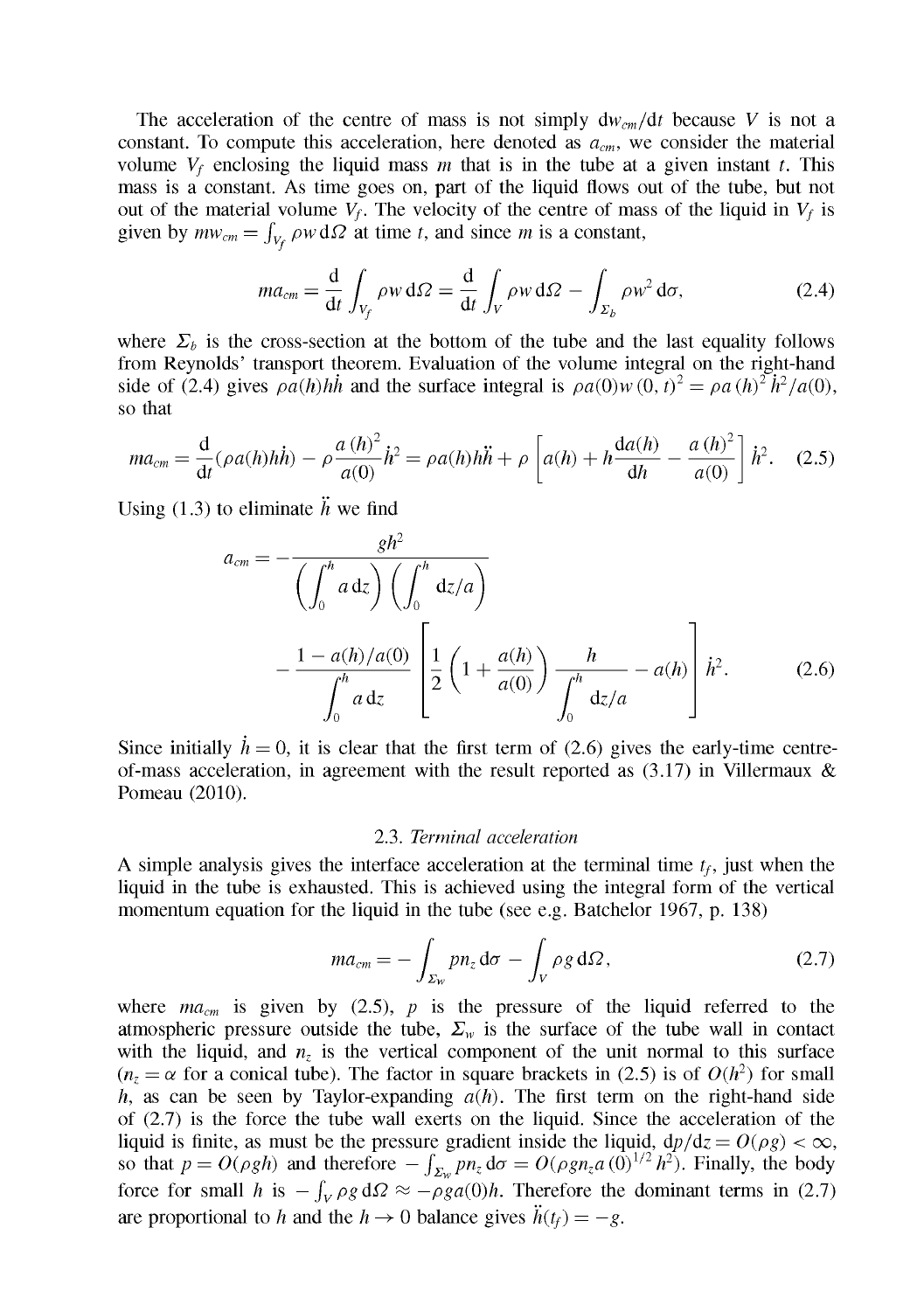

FIGURE 1. Evolution of the interface position  $\xi - \xi_0$  for selected initial values  $\xi_0$ . The singular perturbation position for  $\xi_0 = 0$  is shown by the dot-dashed line and the pure free fall trajectory given in  $(2.\bar{8})$  is displayed by the dashed line.

A similar small- $h$  analysis of the centre-of-mass acceleration given in (2.6) can be used to show that  $a_{cm}(t_f) = -g$ . Thus both the free surface and the centre of mass experience Earth's gravity at the moment when all liquid is discharged from the tube. These results are independent of the cross-sectional variation of the tube area as long as this area is a slowly varying function of *z.* 

#### 2.4. *Numerical results*

Numerical integrations of the initial-value problem (1.5) are now presented for initial values  $\xi_0 = 0.2$ , 0.4, 0.6, 0.8. Integrations are carried out to the terminal time  $\tau_f$ when all liquid is exhausted from the tube, corresponding to  $\xi = 1$ . Interface positions, velocities and accelerations will be compared with pure free fall results, which, in non-dimensional coordinates, are given by

$$
\xi = \frac{\tau^2}{2} + \xi_0, \quad \dot{\xi} = \tau, \quad \ddot{\xi} = 1.
$$
\n(2.8)

Figure 1 shows the time evolution of the free surface,  $\xi - \xi_0$ , at the selected values  $\xi_0$ . Each curve ends at the terminal time  $\tau_f$  defined by  $\xi(\tau_f) = 1$ . The results show that the interface in the slowly expanding cone falls more rapidly than fluid in pure free fall shown by the dashed line. The outer singular solution for  $\xi_0 = 0$  is also displayed as the dot-dashed line. It is evident that trajectories for smaller initial values  $\xi_0$  cover distances faster than for larger  $\xi_0$ .

The time evolution of interface velocities plotted up to the terminal time  $\tau_f$  in figure 2 confirms, at each value  $\xi_0$ , that the free surface velocities are always greater than those for pure free fall indicated by the dashed line. Also included in this figure is the outer singular solution for  $\xi_0 = 0$  plotted as the dot-dashed line. Higher liquid fills (smaller  $\xi_0$ ) exhibit higher velocities at the early stages, but the situation may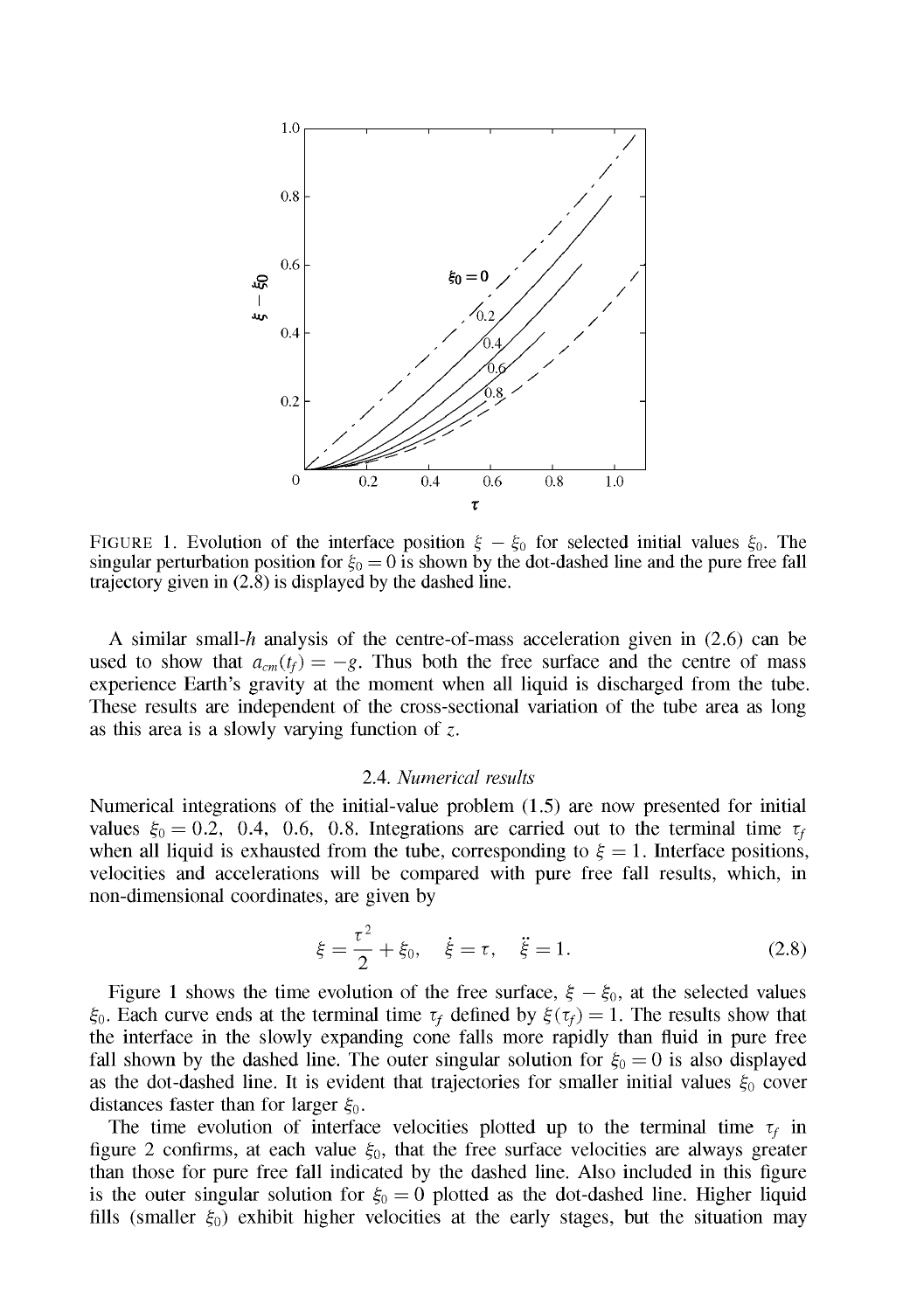

FIGURE 2. Evolution of the interface velocity  $\dot{\xi}$  for selected initial values  $\xi_0$ . The singular perturbation velocity for  $\xi_0 = 0$  is shown by the dot-dashed line and the pure free fall velocity given in (2.8) is displayed by the dashed line.

reverse at later times, as illustrated by the intersection of the curve for  $\xi_0 = 0.2$  with that for  $\xi_0 = 0.4$  at  $\tau \approx 0.87$ .

This curious feature may be understood by comparing the evolution of free surface accelerations presented in figure 3. Here again the constant pure gravity acceleration is displayed as the dashed line and the outer singular solution for  $\xi_0 = 0$  is plotted as the dot-dashed line. All curves in figure 3 begin with a super-gravitational acceleration equal to  $1/\xi_0$ , cross the dashed free fall line to sub-gravitational accelerations, and then turn back to terminate at exactly gravitational acceleration as required (cf. § 2.3). In particular, it is seen that, while the initial acceleration for  $\xi_0 = 0.2$  is high ( $\xi = 5$ ), it attains significant sub-gravitational acceleration over a major portion of its evolution. Since the range and intensity of the sub-gravitational acceleration for  $\xi_0 = 0.4$  are small compared to those for  $\xi_0 = 0.2$ , the velocity for  $\xi_0 = 0.4$  in figure 2 eventually surpasses that for  $\xi_0 = 0.2$  before the  $\xi_0 = 0.4$  curve attains its terminal time.

We conclude this section by showing the variation of  $\tau_f$  with  $\xi_0$  in figure 4. The numerical results plotted by the solid dots are connected by straight lines, the lowest and highest values of  $\xi_0$  being 0.01 and 0.995, respectively. The small terminal times have been extrapolated to the obvious result  $\tau_f = 0$  at  $\xi_0 = 1$ . The large terminal times are seen to merge smoothly to the value  $\tau_f \approx 1.083$  at  $\xi_0 = 0$  obtained from the singular analysis given in §2.1.

#### 2.5. *Influence of the VAT acceleration*

The goal in this section is to compare results obtained from  $(1.1)$  and  $(1.3)$  for conditions of the inverted cone experiment presented in table 1 of Villermaux & Pomeau (2010) and, at the suggestion of a referee, to assess the relative importance of the acceleration terms proportional to  $\dot{h}^2$ . The exit radius is  $R(0)$  and the initial height of the upper free surface is  $h(0)$ , where the radius is  $R(h(0))$ . The cone for their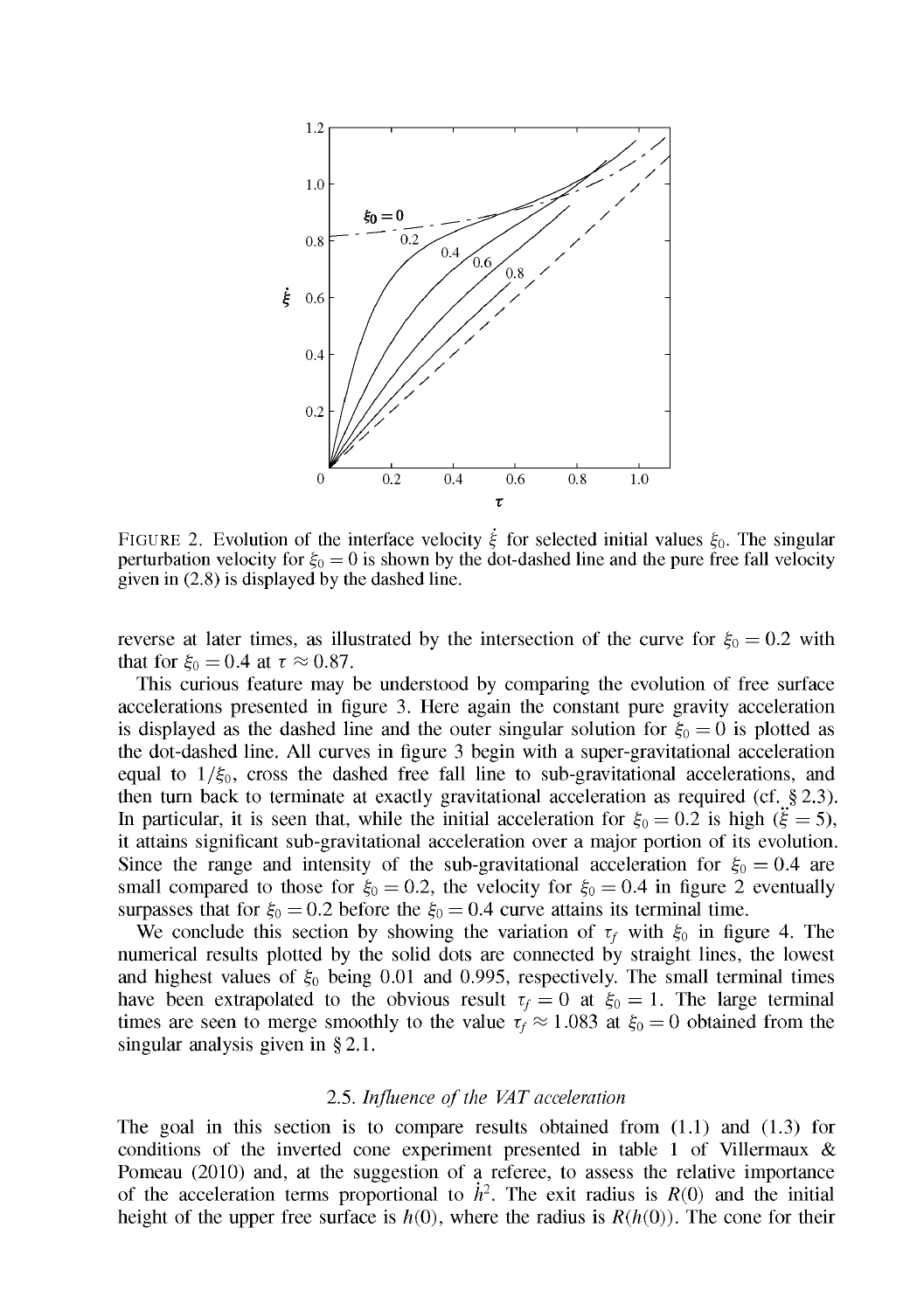

FIGURE 3. Evolution of the interface acceleration  $\xi$  for selected initial values  $\xi_0$ . The singular perturbation acceleration for  $\xi_0 = 0$  is shown by the dot-dashed line and the pure free fall acceleration given in (2.8) is displayed by the dashed line.



FIGURE 4. Emptying time  $\tau_f$  as a function of  $\xi_0$ . The computed values shown as solid dots are connected by straight line sections and the result  $\tau_f \approx 1.083$  obtained from the singular analysis for  $\xi_0 = 0$  is shown by the open circle.

experiment has the geometrical properties

$$
\tan \alpha = 0.03
$$
,  $R(0) = 0.033$  m,  $\beta = 1 - \frac{R(h(0))}{R(0)} = 0.33$ , (2.9)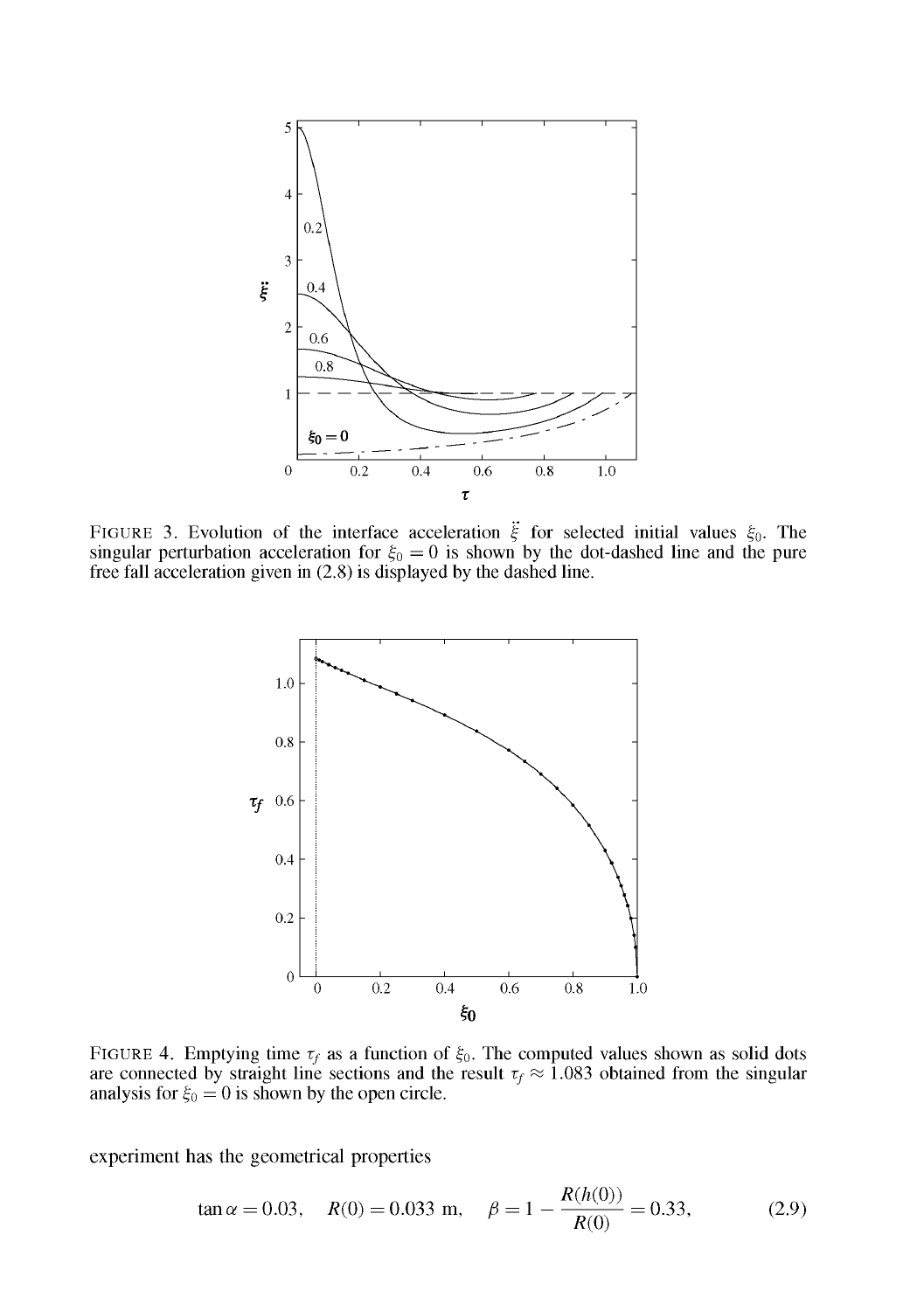

FIGURE 5. Trajectories  $h_1$  and  $h_2$  computed from (2.10) for conditions of the V&P experiment with and without the VAT acceleration straddle the trajectory obtained by evolving the motion at constant super-acceleration  $\ddot{h}(0)$  plotted as the short dashed line. Also included is the centre-of-mass trajectory  $h_{cm}$ . The arrow  $t_2$  marks the upper limit of the V&P experimental data and the arrow  $t_1$  is the upper limit for which V&P compared their data to the  $\ddot{h}(0)$  trajectory in a log-log plot.

which are used to determine the initial fill height  $h(0) = 0.363$  m and the height  $L = 2.75$  m to the apex. The dimensional equation governing interface motion obtained from (1.3) may be written as

$$
h(1 - kh)\ddot{h} - 2kh\dot{h}^2 + \frac{1}{2}(1 - (1 - kh)^4)\dot{h}^2 = -gh,
$$
\n(2.10)

wherein  $k = 1/L$ . The term  $-2kh\hbar^2$  in (2.10) is the contribution from the VAT acceleration. Integrations of this equation with and without the VAT acceleration have been carried out for the experimental value  $k = 0.9091 \text{ m}^{-1}$  using  $g = 9.81 \text{ m s}^{-2}$ . We denote the trajectories and accelerations obtained from (2.10) as  $h_1$  and  $h_1$  and those with the VAT acceleration missing as  $h_2$  and  $\ddot{h}_2$ . The  $h_1$  and  $h_2$  trajectories plotted in figure 5 straddle the trajectory obtained assuming that the acceleration is uniform, fixed at its initial value  $h(0) = -g/(1-\beta) = -14.642 \text{ m s}^{-2}$  shown as the short dashed line. The computed terminal time  $t_f$  is shortest for the  $h_2$  trajectory (0.207 s), increases for the constant- $\ddot{h}(0)$  trajectory (0.223 s), and is longest for the  $h_1$  trajectory (0.240 s). The vertical arrow at  $t_2 = 0.16$  s marks the upper limit over which Villermaux & Pomeau (2010) reported data, and the arrow at  $t_1 = 0.10$  s is the upper limit for which these data were compared to the constant- $\ddot{h}(0)$  trajectory. The centre-of-mass trajectory  $h_{cm}$  and its initial value for a cone computed from  $(2.3a)$ ,

$$
h_{cm}(t) = \frac{h}{4} \left( \frac{6 - 8kh + 3k^2h^2}{3 - 3kh + k^2h^2} \right), \quad h_{cm}(0) = \frac{h(0)}{4} \left( \frac{6 - 8\beta + 3\beta^2}{3 - 3\beta + \beta^2} \right), \quad (2.11)
$$

are also plotted in figure 5.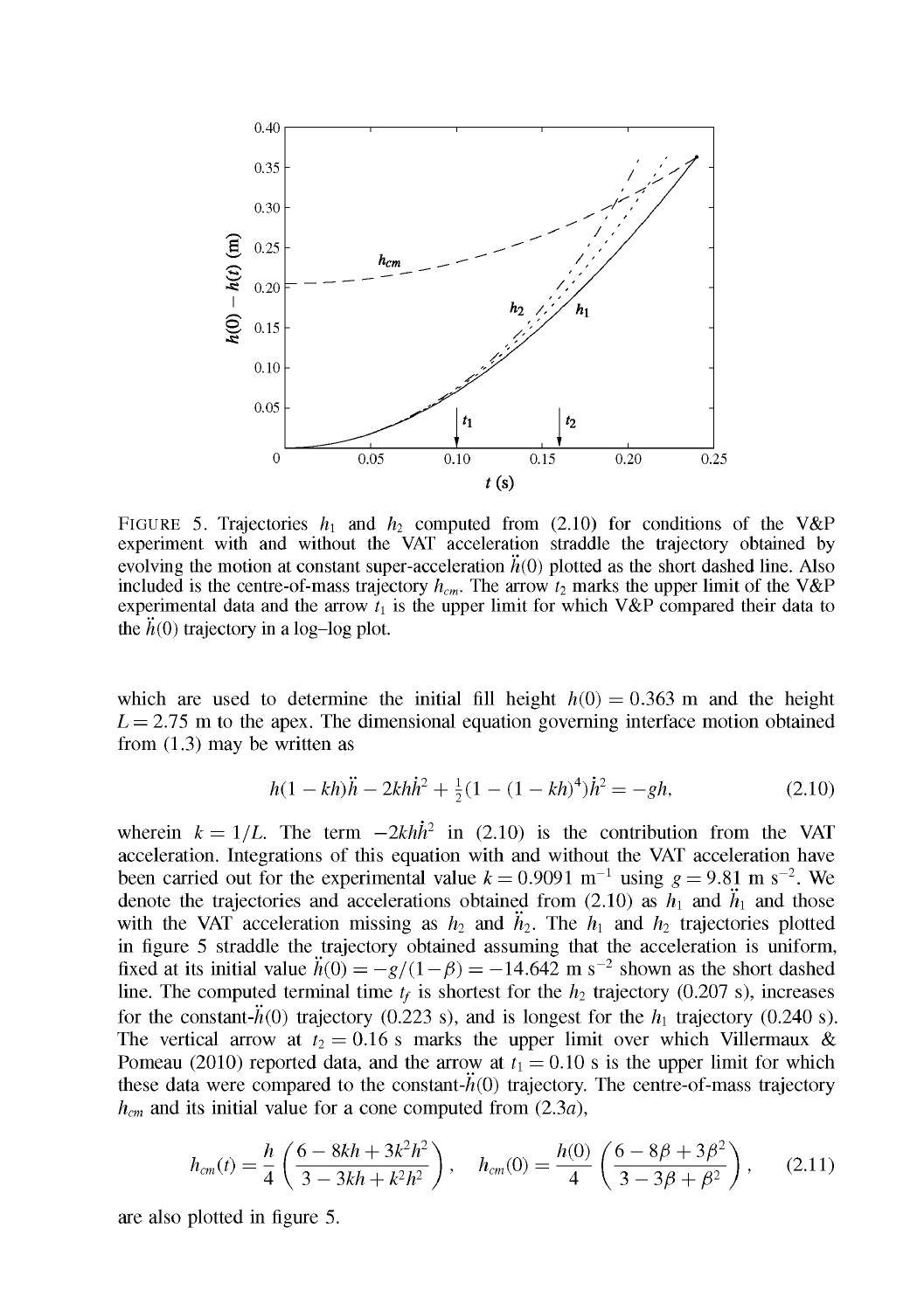

FIGURE 6. Accelerations  $\ddot{h}_1$  and  $\ddot{h}_2$  computed from (2.10) for the V&P experiment with and without the VAT acceleration straddle the initial acceleration  $\ddot{h}(0)$ . Also shown is the centre-of-mass acceleration  $a_{cm}$ . Arrows mark extrema points in the evolution of  $a_{cm}$  and  $h_1$ . The inset shows the ratio  $\ddot{h}_1/\ddot{h}_2$  as well as the ratio  $\ddot{N}_1/N_2$  of the nonlinear terms defined in (2.13).

Several things may be observed from the trajectories plotted in figure 5. First, the (shifted) centre-of-mass trajectory starts with zero slope and increases to merge, as required from the analysis in §2.3, with the  $h_1$  trajectory at the terminal time. Second, the percentage deviation between the  $h_1$  and  $h_2$  trajectories increases uniformly over all time and attains the value  $6.6\%$  at  $t_1$ . Since the constant-acceleration trajectory lies even closer to  $h_1$  than does  $h_2$ , it is not surprising that Villermaux & Pomeau's 2010 experimental data compare very favourably with the constant-acceleration trajectory in the region 0.01 s  $\leq t \leq t_1$  over which their comparison was made. Consequently, for this 0.363 m liquid fill level, one may take the 6.6% deviation at  $t = t_1 = 0.10$  s as the short-time limit for which the data of V&P are accurate; note at this point that the liquid has descended only 20  $%$  of its distance to the bottom of the tube. At later stages in the free fall, interface deviations increase to  $17\%$  at  $t_2$  and on to a maximum value slightly over 31 % at the largest time  $t_f = 0.207$  s for which this comparison can be made.

The third observation concerns the remark of Villermaux & Pomeau (2010) that the nonlinear term proportional to  $\dot{h}^2$  in (1.1) *increases* the super-acceleration relative to the initial acceleration at late stages. The acceleration  $h_2$  plotted in figure 6 (introduced in the following paragraph) indeed confirms this result. V&P also noted that their experimental data exhibit a slowdown probably '... attributable to the friction of the engulfed air at the upper tube opening ...' . Figure 5 shows that the 'slowdown' is a real effect predicted by the *hi* trajectory that includes the VAT acceleration and, consequently, the above caveat about air entrainment is not necessary.

Now consider the evolution of interface accelerations  $\ddot{h}_1$  and  $\ddot{h}_2$ . These accelerations plotted in figure 6 are seen to be respectively higher and lower than the initial acceleration value  $\hat{h}(0)$  plotted as the short dashed line. In addition, the centre-of-mass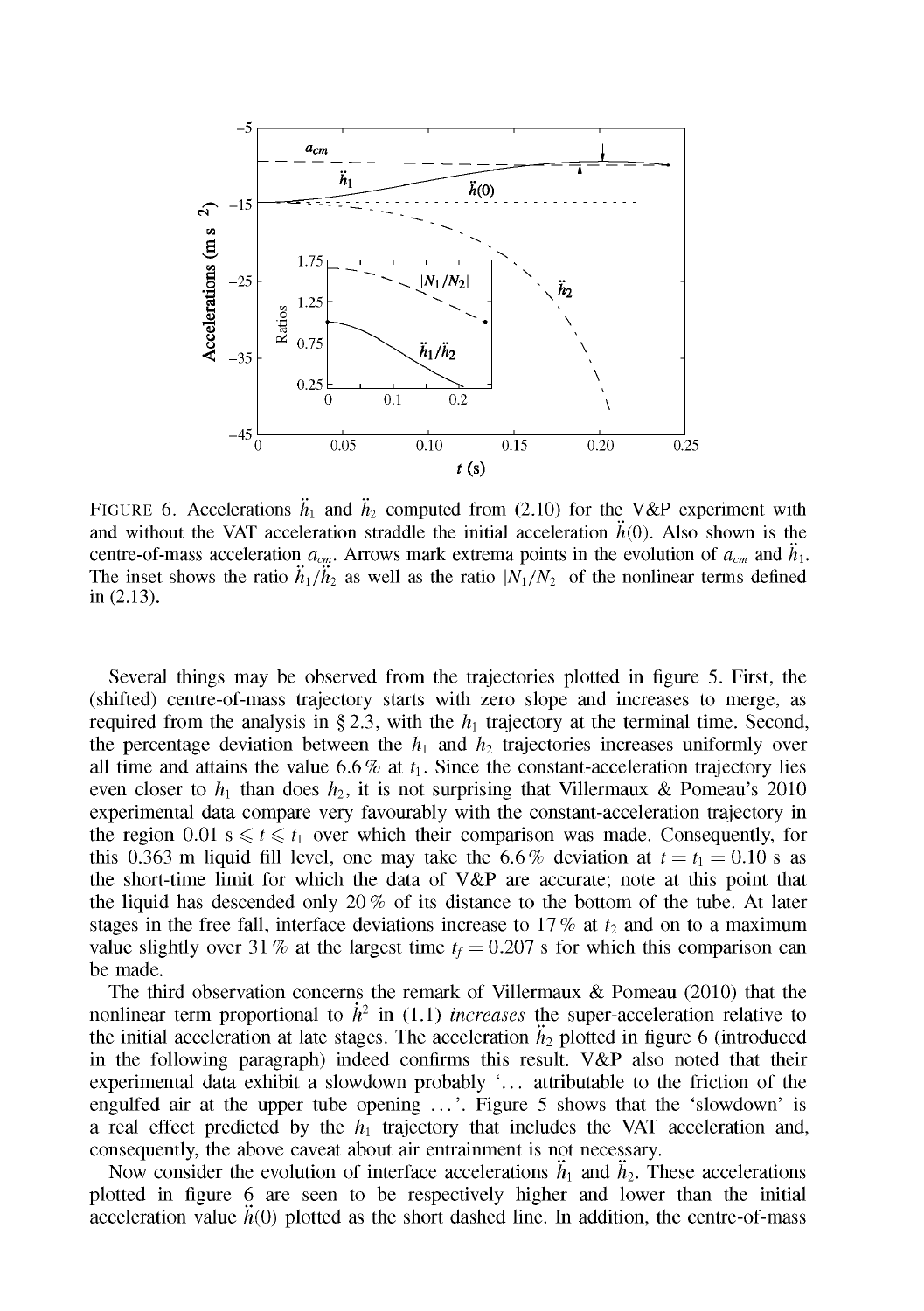acceleration and its initial value determined from (2.6) for a cone,

$$
a_{cm}(t) = -\frac{1 - kh}{1 - kh + \frac{1}{3}k^2h^2} \left[ g + k^3h^2 \left( 1 + \frac{1}{2}kh \right) \dot{h}^2 \right],
$$
  
\n
$$
a_{cm}(0) = -\frac{(1 - \beta)g}{1 - \beta + \frac{1}{3}\beta^2},
$$
\n(2.12)

are plotted as the long dashed line. For the Villermaux  $\&$  Pomeau (2010) value  $\beta = 0.33$ ,  $a_{cm}(0) = -9.306$  m s<sup>-2</sup>, only 5% smaller in absolute value than g. Both  $h_1$ and  $a_{cm}$  achieve an extremum at late stages. The minimum value  $a_{cm} = -9.828$  m s<sup>-2</sup> occurs at  $t = 0.189$  s whilst the maximum value  $h_1 = -9.317$  m s<sup>-2</sup> occurs at  $t = 0.203$  s. In the inset of figure 6 the evolution of the ratio  $\ddot{h_1}/\ddot{h_2}$  is plotted beginning with its value of unity at  $t = 0$ . Since  $\ddot{h}_1/\ddot{h}_2 \leq 1$ , the trajectory  $h_1$  with the VAT acceleration markedly slows down relative to the trajectory *h2* with the VAT acceleration omitted, as observed in figure 5.

Finally, we compare the relative magnitude of the nonlinear terms in (2.10) proportional to  $\dot{h}^2$ . For the cone experiment of Villermaux & Pomeau (2010), these are denoted

$$
N_1(t) = -2k h \dot{h}^2, \quad N_2(t) = \frac{1}{2} (1 - (1 - kh)^4) \dot{h}^2.
$$
 (2.13)

The ratio  $\vert N_1/N_2 \vert$ , shown in the inset of figure 6 as the dashed line, decreases from its initial value 1.654 to the dot at the terminal time  $t_f = 0.240$  s. One must bear in mind, however, that  $N_1 < 0$  and  $N_2 > 0$  for all  $0 < t < t_f$  and thus the VAT term  $N_1$  acts opposite to  $N_2$ . It is recognized that both these terms are initially zero. Nevertheless, since  $|N_1/N_2| \ge 1$ , the influence of the nonlinear VAT term dominates for all  $t > 0$ .

#### 3. Experiments

A series of experiments on the super-accelerated flow down inverted cones were undertaken using three conical glass tubes. Though more than five experiments were performed, and observations of the nipple formation were recorded, for the sake of brevity we report here only one experimental result. The tube for this experiment had lower diameter  $D_1 = 2.5$  cm, upper diameter  $D_2 = 4.7$  cm and length 22.0 cm, from which we calculate  $\alpha = 2.85^{\circ}$  and  $L = 47.0$  cm. The working liquid was ethanol of density  $\rho = 810$  kg m<sup>-3</sup> and kinematic viscosity  $v = 1.52 \times 10^{-6}$  m<sup>2</sup> s<sup>-1</sup>. The value of gravity at Azcapotzalco where the experiments were conducted is  $g = 9.779$  m s<sup>-2</sup>.

Using silicone rubber cement, the tube was securely mounted on top of a horizontal clear acrylic plate 1 cm thick, the tube being aligned with a hole of diameter  $D_1$ drilled in the plate centre. A balloon inflated to near bursting pressed against the bottom surface of the plate using a scissor jack. After pouring liquid into the cone from above, application of pressure by the scissor jack forced the balloon to spread evenly over the bottom plate surface. The experiment was initiated by pricking the balloon with a sharp object.

One side of the glass cone was marked at 1 cm intervals with an indelible black ink pen. The movement of the upper free surface was recorded with a Red Lake model HG-100K7HG-LE high-speed camera at 500 frames per second. Experiments showed that the time for balloon rupture is less than 0.002 s. The location of the bottom of the curved ethanol interface was measured at selected times, interpolating to the nearest 1 mm between the 1 cm marks. The initial time was taken to be that for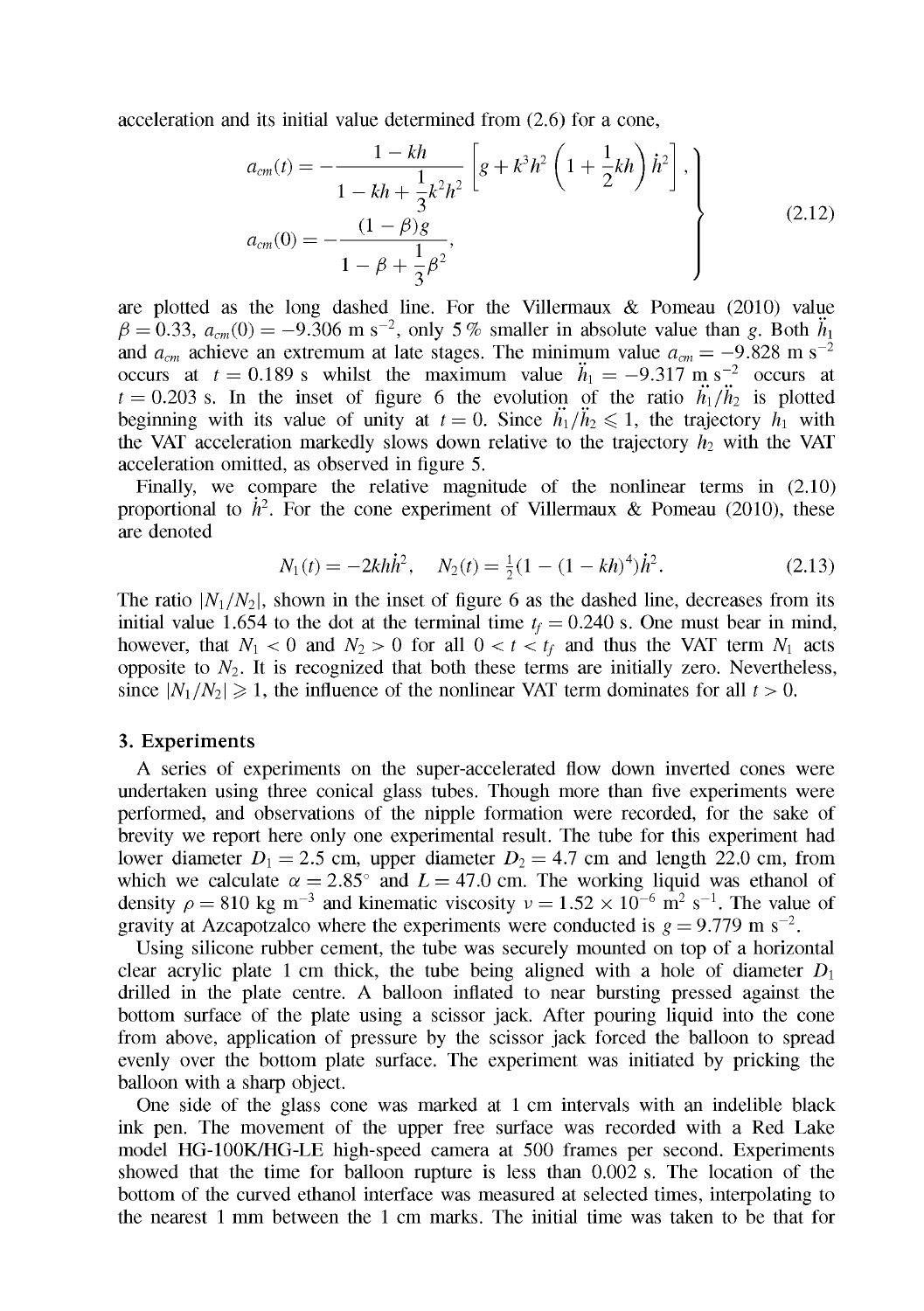

FIGURE 7. Experimental data for the interface trajectory at  $\xi_0 = 0.7$  are compared with the trajectories obtained from integration of (2.10) with (solid line) and without (dot-dashed line) the VAT acceleration. The trajectory for pure free fall is shown as the dashed line. The experimental data measured by two of the present authors (A.T and P.D.W.) are shown by the solid and open circles, respectively.

which the data best fit theory. Figure 7 shows a comparison of measurements obtained from the same video by different investigators with theoretical trajectories computed using (2.10) with (solid line) and without (dot-dashed line) the VAT acceleration term  $-2k h h^2$ . The results are also compared with the trajectory obtained for pure gravity given by the dashed line. While the trajectories with and without the VAT acceleration term are in good agreement up to  $t \approx 0.06$  s, the results diverge considerably at late times as indicated in figure 7.

#### **4. Discussion and conclusion**

The theoretical model developed here corrects a peccadillo in the work of Villermaux & Pomeau (2010) who used equation  $(1.1)$  of Paterson (1983), which neglects the VAT acceleration. The generalized Paterson equation (1.3) presented here applies to potential flow down a vertical tube when the upper free surface traverses gradually varying tube sections, be they expanding or contracting. The interface trajectories for an inverted cone exhibit qualitative differences when the VAT acceleration is retained: trajectories with (without) the VAT acceleration for a cone evolve more slowly (rapidly) than trajectories obtained where the acceleration is uniform, fixed at its initial super-accelerated value  $\tilde{h}(0) = -g/(1 - \beta)$ .

Experiments on the evolution of free surface trajectories in inverted cones verified the formation of a nipple on the liquid interface. The results displayed in figure 7 comparing trajectories obtained from  $(1.1)$  and  $(1.3)$  for a cone show that inclusion of the VAT acceleration gives results in essential agreement with experiment. Fortunately, the oversight of Villermaux & Pomeau (2010) in applying Paterson's equation to an inverted cone does not affect the fundamental results they report, only the details of the time evolution of the free surface. Thus their results for the initial pressure